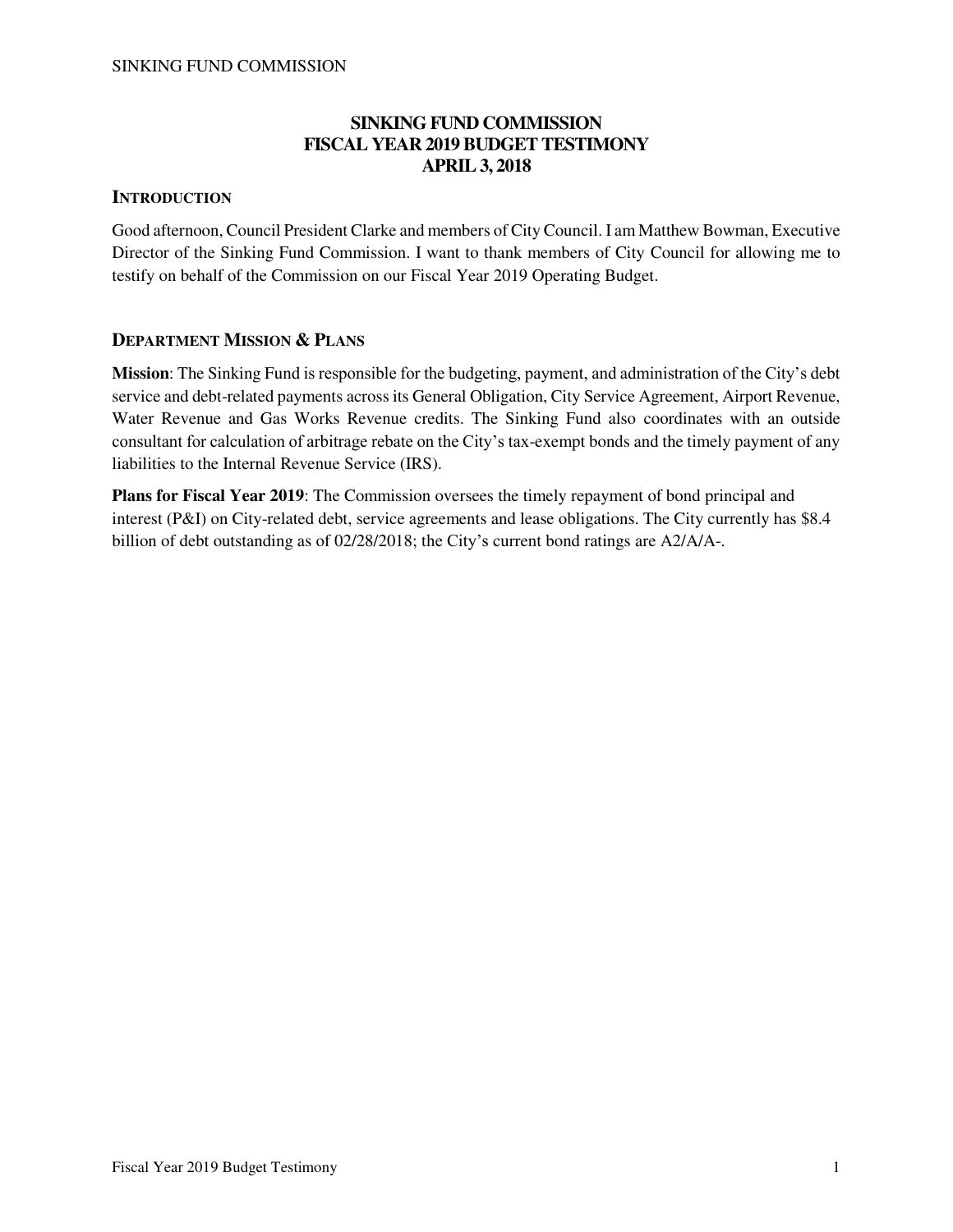# **BUDGET SUMMARY & OTHER BUDGET DRIVERS<sup>1</sup>**

| <b>General Fund Financial Summary by Class</b> |                |                    |                |                       |                |                   |
|------------------------------------------------|----------------|--------------------|----------------|-----------------------|----------------|-------------------|
|                                                | FY17 Original  | FY17 Actual        | FY18 Original  | <b>FY18</b> Estimated | FY19 Proposed  | Difference: FY19- |
|                                                | Appropriations | <b>Obligations</b> | Appropriations | <b>Obligations</b>    | Appropriations | <b>FY18</b>       |
| Class 200 - Purchase of Services               | \$121,389,615  | \$97.474.248       | \$138,697,144  | \$138,697,144         | \$125,536,378  | (\$13,160,766)    |
| Class 700 - Debt Service                       | \$153,950,119  | \$140,892,996      | \$157,322,070  | \$157,322,070         | \$169,496,126  | \$12,174,056      |
|                                                | \$275,339,734  | \$238,367,244      | \$296,019,214  | \$296,019,214         | \$295,032,504  | $(\$986,710)$     |

| <b>Water Fund Financial Summary by Class</b> |                |               |                |                    |                |                   |
|----------------------------------------------|----------------|---------------|----------------|--------------------|----------------|-------------------|
|                                              | FY17 Original  | FY17 Actual   | FY18 Original  | FY18 Estimated     | FY19 Proposed  | Difference: FY19- |
|                                              | Appropriations | Obligations   | Appropriations | <b>Obligations</b> | Appropriations | FY18              |
| Class 700 - Debt Service                     | \$207,371,679  | \$215,897,713 | \$240,267,536  | \$240,267,536      | \$212,992,336  | $(\$27,275,200)$  |
|                                              | \$207,371,679  | \$215,897,713 | \$240,267,536  | \$240,267,536      | \$212,992,336  | $(\$27,275,200)$  |

| <b>Aviation Fund Financial Summary by Class</b> |                |               |                |                    |                |                   |
|-------------------------------------------------|----------------|---------------|----------------|--------------------|----------------|-------------------|
|                                                 | FY17 Original  | FY17 Actual   | FY18 Original  | FY18 Estimated     | FY19 Proposed  | Difference: FY19- |
|                                                 | Appropriations | Obligations   | Appropriations | <b>Obligations</b> | Appropriations | FY18              |
| Class 700 - Debt Service                        | \$139,626,331  | \$122,138,865 | \$159,426,123  | \$159,426,123      | \$163,801,936  | \$4,375,813       |
|                                                 | \$139,626,331  | \$122,138,865 | \$159,426,123  | \$159,426,123      | \$163,801,936  | \$4,375,813       |

| Car Rental Tax Fund Financial Summary by Class |                |             |                |                       |                |                   |
|------------------------------------------------|----------------|-------------|----------------|-----------------------|----------------|-------------------|
|                                                | FY17 Original  | FY17 Actual | FY18 Original  | <b>FY18</b> Estimated | FY19 Proposed  | Difference: FY19- |
|                                                | Appropriations | Obligations | Appropriations | <b>Obligations</b>    | Appropriations | FY18              |
| Class 700 - Debt Service                       | \$6,000,000    | \$6,000,000 | \$7,000,000    | \$7,000,000           | \$7,000,000    | \$0               |
|                                                | \$6,000,000    | \$6,000,000 | \$7,000,000    | \$7,000,000           | \$7,000,000    | \$0               |

| All Funds Financial Summary by Class |                |               |                |                    |                |                   |  |
|--------------------------------------|----------------|---------------|----------------|--------------------|----------------|-------------------|--|
|                                      | FY17 Original  | FY17 Actual   | FY18 Original  | FY18 Estimated     | FY19 Proposed  | Difference: FY19- |  |
|                                      | Appropriations | Obligations   | Appropriations | <b>Obligations</b> | Appropriations | <b>FY18</b>       |  |
| Class 200 - Purchase of Services     | \$121,389,615  | \$97.474.248  | \$138,697,144  | \$138,697,144      | \$125,536,378  | (S13.160.766)     |  |
| Class 700 - Debt Service             | \$517,948,129  | \$484,929,574 | \$564,015,729  | \$564,015,729      | \$553,290,398  | (\$10,725,331)    |  |
|                                      | \$639,337,744  | \$582,403,822 | \$702,712,873  | \$702,712,873      | \$678,826,776  | $(\$23,886,097)$  |  |

<sup>&</sup>lt;sup>1</sup> The Sinking Fund Commission has no staff with the Executive Director being paid out of the Office of the City Treasurer's budget. They also do not have an M/W/DSBE goal.

 $\overline{a}$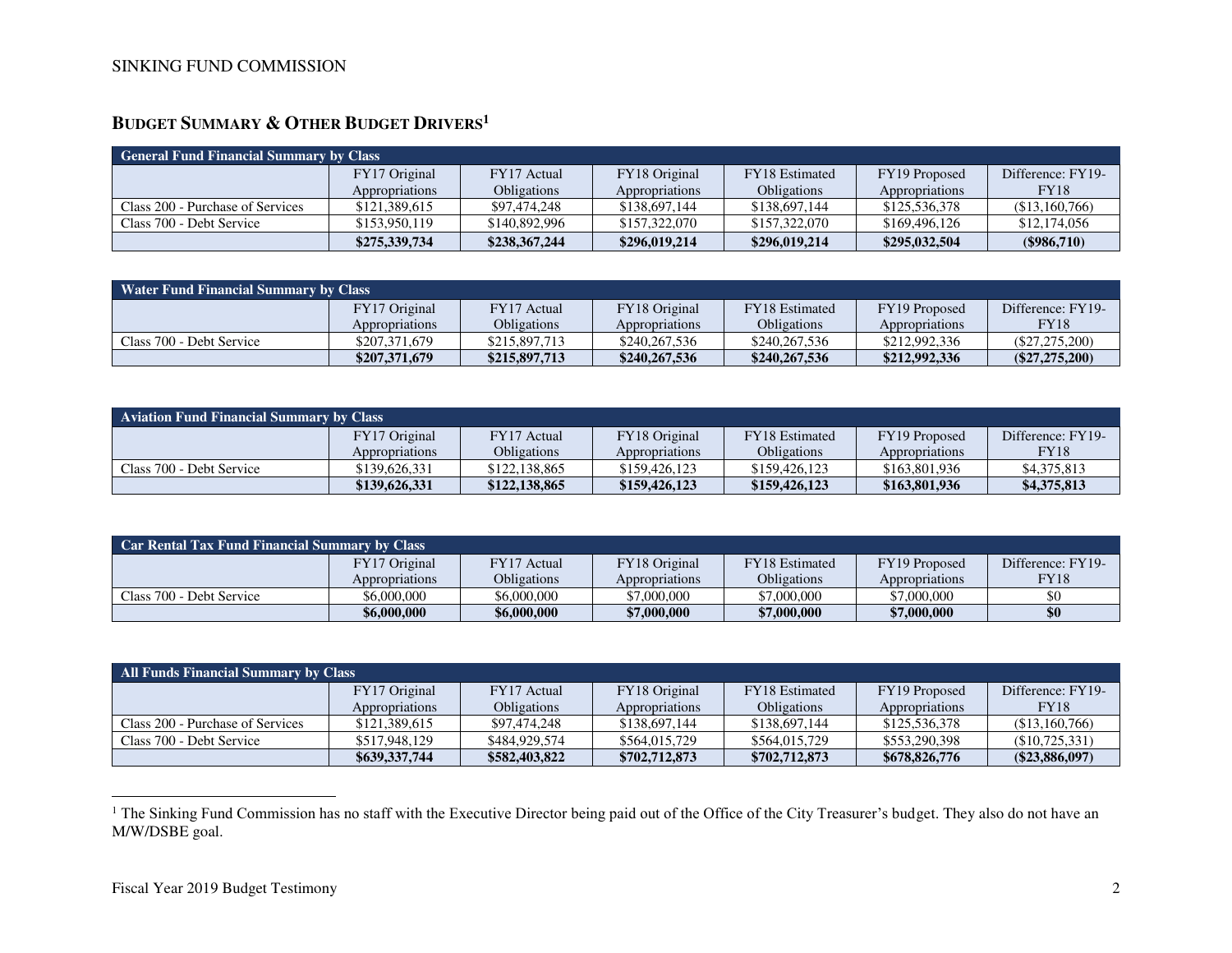## **PROPOSED BUDGET OVERVIEW**

#### **Proposed Funding Request**:

The highlights of the Sinking Fund service budget are as follows:

- The total budget (All Funds) is  $$678.83$  million, which is a decrease of \$23.88 million or 3.40% under the estimated obligations for Fiscal Year 2018.
- The Fiscal Year 2019 budget for each of the funds and the change from FY18 estimated obligations are as follows:

|                | <b>Budget</b><br>(in millions) | Increase/(Decrease)<br>(in millions) | Percent<br>Increase/(Decrease) |
|----------------|--------------------------------|--------------------------------------|--------------------------------|
| General        | \$295.03                       | $(\$0.99)$                           | $(0.33\%)$                     |
| Water          | \$212.99                       | $(\$27.28)$                          | $(11.35\%)$                    |
| Aviation       | \$163.80                       | \$4.38                               | $2.75\%$                       |
| Car Rental Tax | \$7.00                         | \$0.00                               | 0.00%                          |
| <b>Total</b>   | \$678.83                       | $(\$23.88)$                          | $(3.40\%)$                     |

The highlights for each fund are discussed below.

#### **GENERAL FUND**

The General Fund portion of this request totals \$295.03 million, comprised of two classes: Class 200 for city service agreement obligations and lease payments, and Class 700 for debt service.

The Class 200 request of \$125.54 million reflects a \$13.16 million decrease from the FY18 current estimate.

The Class 700 request of \$169.50 million is mainly for debt service on the City's general obligations. This is \$12.17 million more than the FY18 current estimate.

#### **WATER FUND**

The Commission's request for the Water Fund for FY19 totals \$212.99 million, all in Class 700, for payment of debt service on Water and Sewer bonds. This represents a \$27.28 million decrease over FY18 estimated obligations.

#### **AVIATION FUND**

The Commission's request for the Aviation Fund for FY19 is \$163.80 million, all Class 700. This amount is an increase of \$4.38 million over FY18 estimated obligations.

#### **CAR RENTAL TAX FUND**

The Commission's request of \$7 million in the Car Rental Tax fund is to provide for lease revenue bond payments on the sports stadiums from vehicle rental tax revenues.